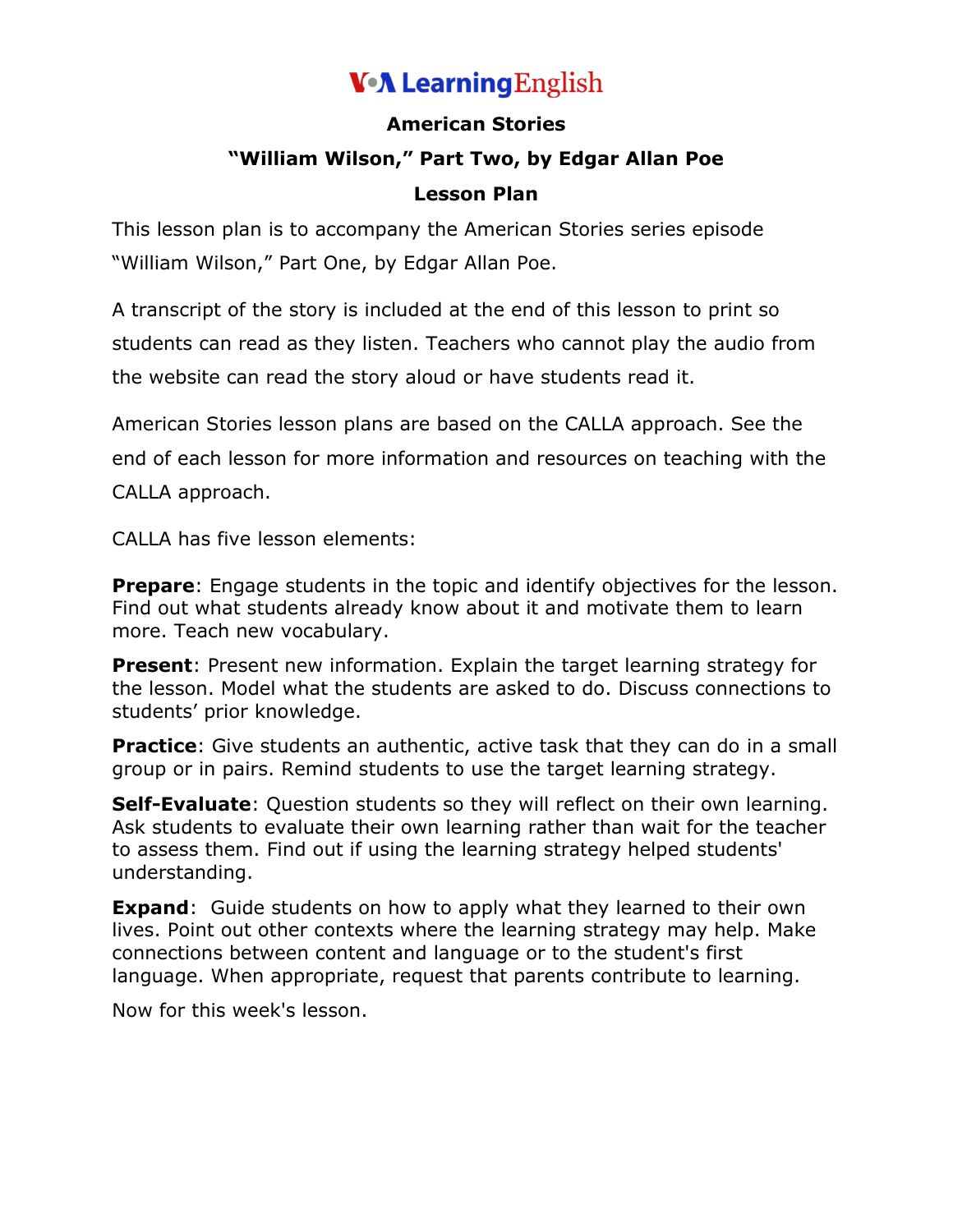#### **Prepare**

Introduce the story: "Today, we will read Part Two of 'William Wilson,' by Edgar Allan Poe. In the story, the narrator talks about memories from his childhood at a boys' school. We learn that a boy at his school is similar to him in some ways – same birthday, same age, and same name. But, in other ways, he's different."

Ask students, "Have you ever known someone who has a twin? Or, have you ever known two people who look alike, or someone who looks just like you? It could be someone you're related to or not. Do the two people act and talk the same way? Describe the personalities of the two people. What's different? What's similar?"

Put students into pairs. Give them few minutes to discuss this then elicit a few examples to share with the class.

Continue, "When we compare the qualities of someone's personality with our own, our minds often place things into groups to understand the similarities and differences." Share an example of something similar about your personality and someone you know. ("For example, I like to go to the gym and my good friend likes to ride a bike. If I think about what quality this represents, I can classify us both as athletic.")

Continue, "In Part Two of 'William Wilson,' we learn more about the narrator's relationship with the mysterious boy at school. And, we learn the two have some things in common, but are different in other ways."

"Today we will learn how to use the strategy *Classify* to understand the similarities and differences of the two boys. But first, let's learn the new vocabulary."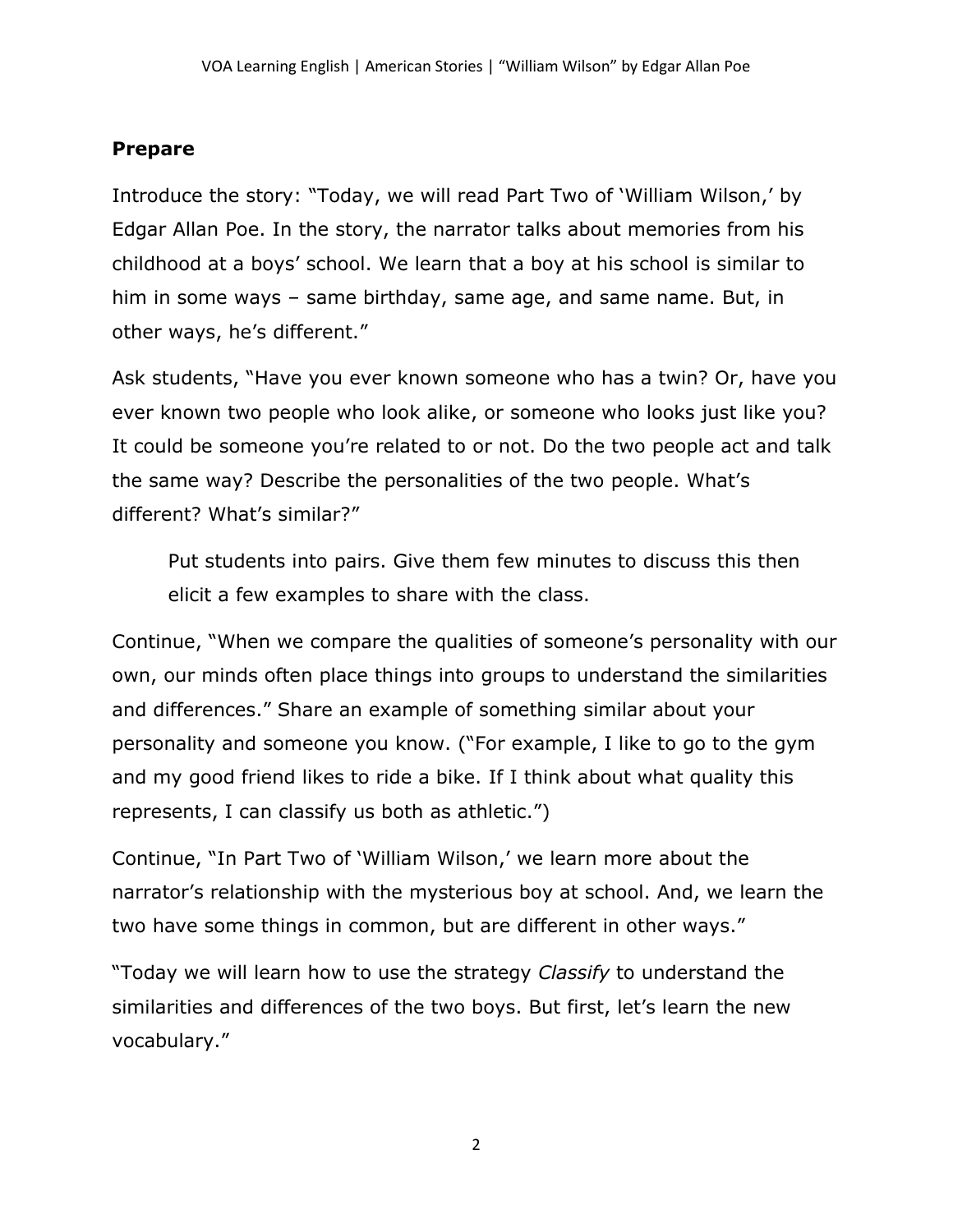Teach the new vocabulary for the lesson (below). Use images, gestures, or items for visual aids. The vocabulary also appears on the page after the story transcript.

#### **Vocabulary in the Story**

**lighthearted** - *adj*. having or showing a cheerful and happy nature

**perhaps** - *adv*. possibly but not certainly

**height** - *n*. a measurement of how tall a person or thing is

**schoolfellow** *n*. - a more formal word for schoolmate or classmate

**likeness** - *n*. the quality or state of being alike or similar especially in appearance

**tremble** - *v*. to shake slightly because you are afraid, nervous or excited

#### **Present**

Note: Some students may already be able to guess that the narrator is imagining this other boy, but Poe doesn't tell us this directly yet so, if students bring this up, ask them to treat the other boy as if he were real for the sake of the class activities today.

Hand out copies of the story transcript and vocabulary page to students. (Note that there is a second vocabulary list called "Personality Vocabulary" on the vocabulary page that students will use to help them during the activities.)

Introduce the task to students: "As we read the story today, we will practice the strategy *Classify* to help us understand what we read. When we classify something, we put it into a group based on similar qualities. We'll put the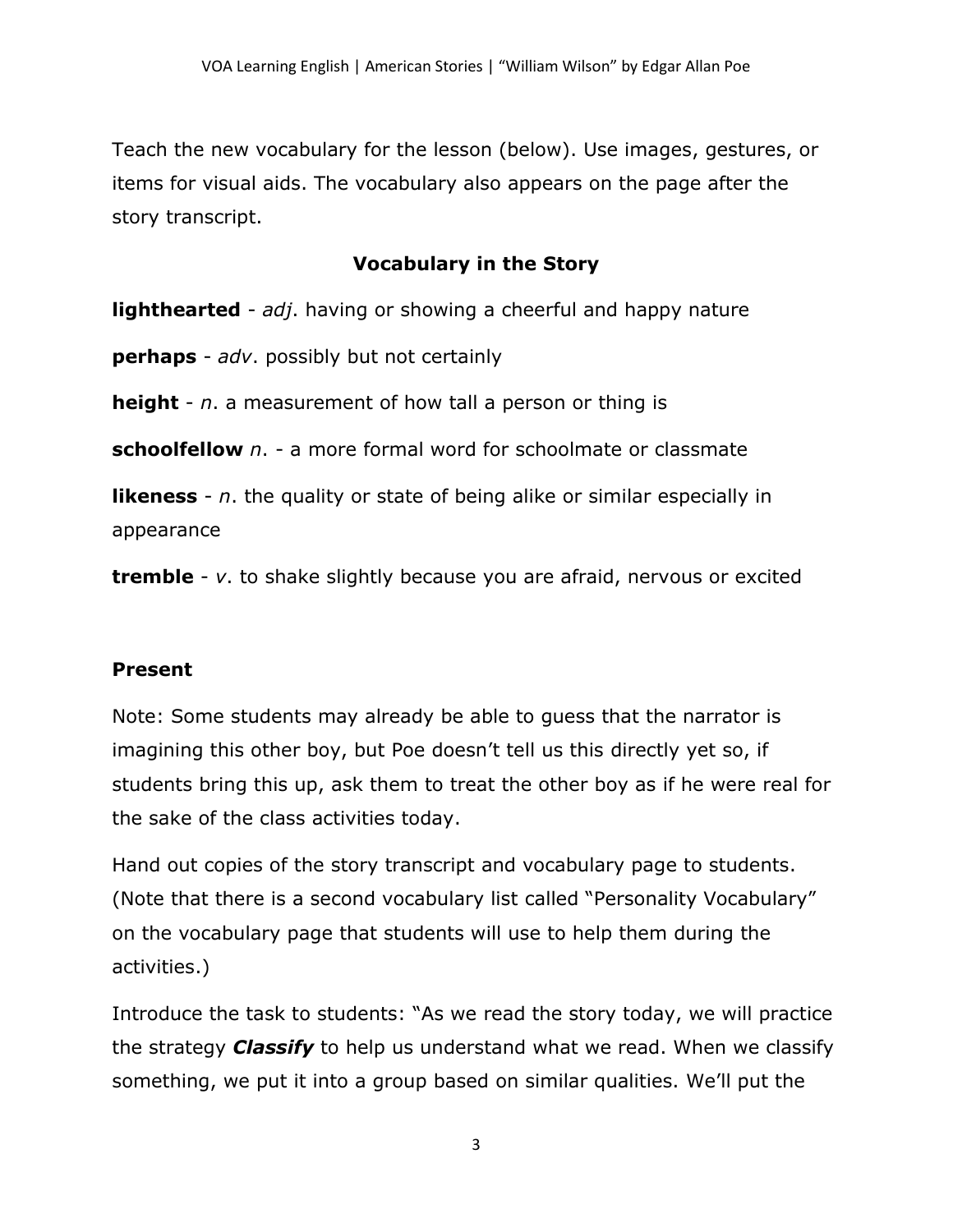narrator's descriptions about his personality and the other boy's personality into groups. I'll show you how to do this."

Play or read aloud to, "This weakness I have never failed to use in any way that was in my power" (end of fifth paragraph).

Model the strategy: "Let's look at an example. In the first paragraph, the narrator says he 'gained firm control' over the other boys at the school. We can learn a lot about his personality just from that one statement. Ask yourself, 'What kind of personality does this show me?' I think he has a controlling personality. He likes having control over the other boys. I am going to classify him as *controlling*."

Make a four-column chart on the board or a shared screen (like the one on the following page) and write the four column headings. Put the quote about the narrator "gaining firm control" in the first column under "Quote about himself." You can put shortened quotes in the columns, as below. In the second column, classify the narrator's personality quality: "He is controlling."

Continue, "In the next line, the narrator tells us that the only boy who 'would not follow my commands, who would not do what I told him to do' was the other William Wilson."

Then, tell students that the other boy seems to be a strong person; he won't allow the narrator to control him, unlike the other boys at the school. Then, classify his personality qualities into the four columns. (Note: there is a completed Classifications Guide for the teacher on pages 13, 14 and 15.)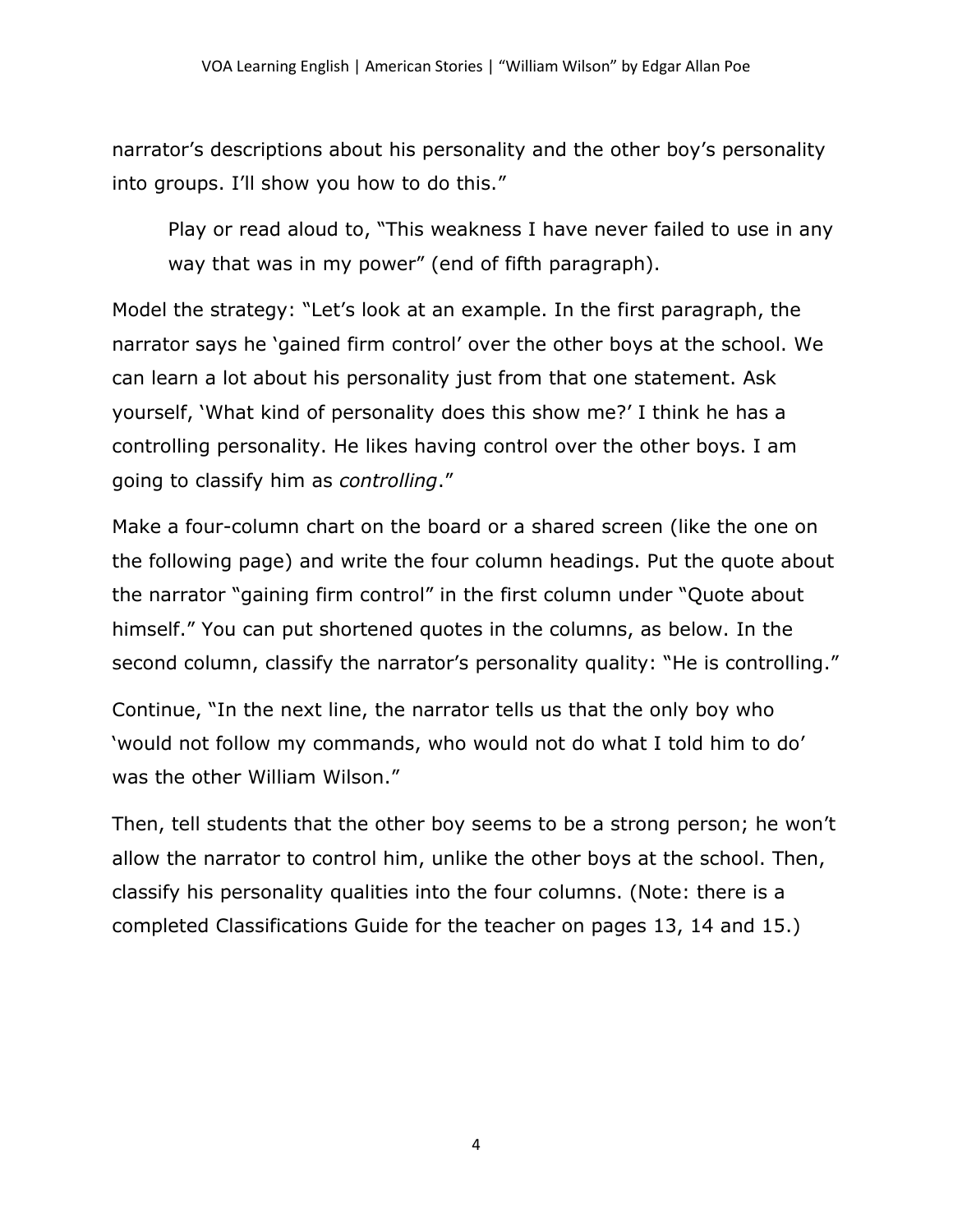| Quote about<br>himself                                                       | <b>How I</b><br>classify his<br>personality | Quote about<br>other boy                                                                         | <b>How I classify the</b><br>other boy's<br>personality                          |
|------------------------------------------------------------------------------|---------------------------------------------|--------------------------------------------------------------------------------------------------|----------------------------------------------------------------------------------|
| "about the<br>other boys $-$<br>over whom I<br>gained firm<br>control" $(1)$ | He is<br>controlling.                       | "who would not"<br>follow my<br>commands, who<br>would not do<br>what I told him<br>to do" $(1)$ | He does not want to<br>be controlled.<br>He is different from<br>the other boys. |

Notice that the number of the paragraph appears at the end of the quotes as "(1)." It is a good idea for students to do the same during their practice activities. This will help them locate the quotes easier during the activities.

As a quick practice before going to the second section of the story, ask students (in their pairs) to look for one more example from the first section. They should try to find one sentence that describes the narrator and one sentence that describes the other boy. Choose a volunteer to offer a quote about the narrator's personality and have that student classify the personality quality. (The Personality Vocabulary list will help them choose words to describe the boys if needed.) Then, ask a different volunteer to offer a quote about the other boy's personality and have that student classify the quality.

## **Practice**

Now, place students into groups of three. Try to put them with students they haven't worked with yet today.

Prepare students for the next part: "Now, you will practice classifying some more." Hand out the blank Classifications Chart to students.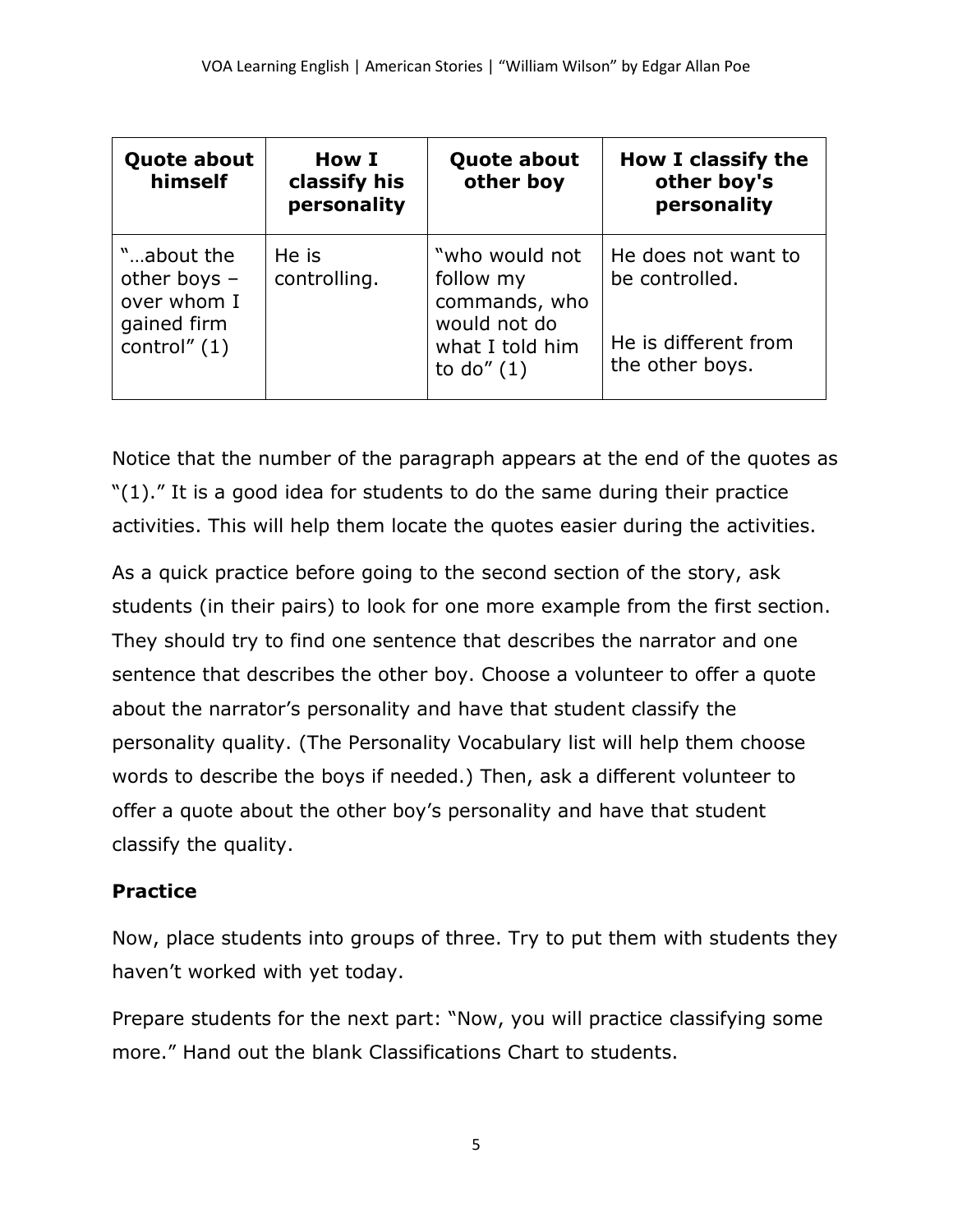Say, "Let's listen to the next part of the story. As we listen, underline the personality descriptions that catch your attention the most. Try to underline a few sentences about the narrator's personality and a few about how he describes the other boy.

Play or read aloud to, "As I grew older I wanted less and less to listen to him" (end of paragraph 10).

Give students time to first fill in their charts with things they underlined about both boys, and then to write their classifications. They can write shortened quotes to save space, but should note the paragraph numbers.

Then, have the students share with their groups the quotes they chose and compare how they classified the boys.

Afterward, ask several students to share aloud what they wrote in their charts and what comparisons the groups discussed.

Ask students to listen again: "As we listen to the rest of the story, continue to underline the descriptions that catch your attention. Remember to try to choose things about the narrator *and* the other boy."

Play or read aloud until the end of the story.

Again, give students time to fill in their charts and then to discuss and compare the quotes and classifications with their group members.

Ask several students to share aloud what they wrote and what comparisons the groups discussed about the boys.

It is likely that students will have questions about what is happening in the last paragraph of the story. But, try to maintain the mystery by telling them they may not find out until Part Four (the last part of the story). By the last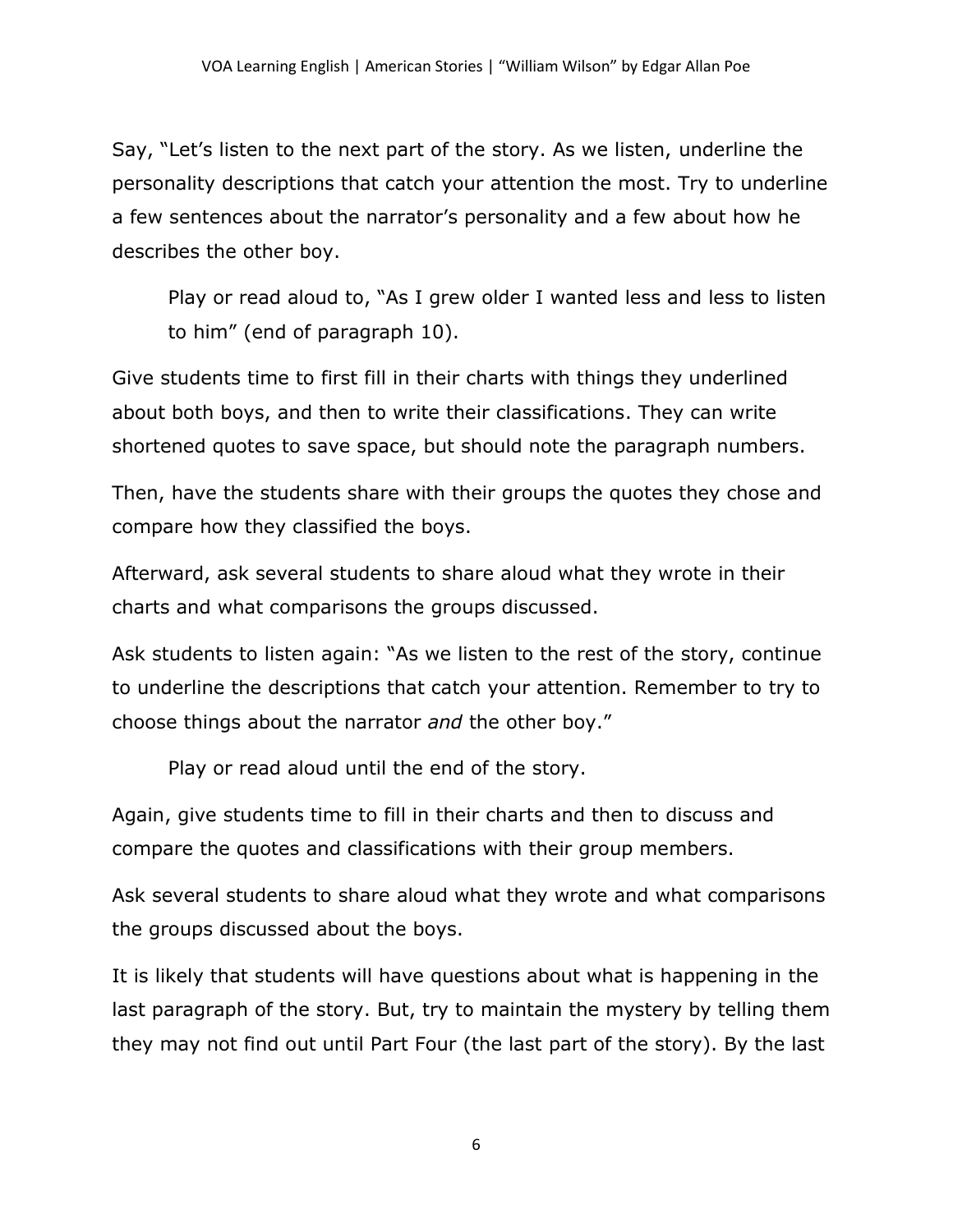paragraph, we have more evidence to believe the narrator is probably delusional and paranoid, but Poe tries to maintain some suspense.

### **Self-Evaluate**

Have students stay with their groups and ask them about the last paragraph of story: "Do you believe everything that the narrator tells us about himself and the other boy? Why or why not?"

Give students time to discuss the end of the story and then ask a few students to share their responses.

Ask, "Now I'd like to ask you: What did you think about using the strategy *Classify* when you listened and read? Did it help you understand the story better? Write a few sentences on a sheet of paper about how classifying helped you today. Then, turn it in to me at the end of the class."

### **Expand**

Ask students, "In addition to thinking about personalities, are there other times when classifying things can help you understand them better?"

Elicit examples from students.

Say, "This strategy is helpful both inside and outside of school. For example, in all of the sciences, we put things into groups. We do this in biology, chemistry, earth science, and many other sciences. In math, we look at a math problem and classify it in our minds: we decide what type of problem it is, such as algebra or something else. In history and art, we put the events of different time periods into groups. Outside of school, our minds constantly group things based on things they have in common. For example, when we make a shopping list, we often organize the lists based on their similar qualities or their locations in the supermarket. Try using this strategy in your next class or when you leave school tonight. Let me know how it goes!"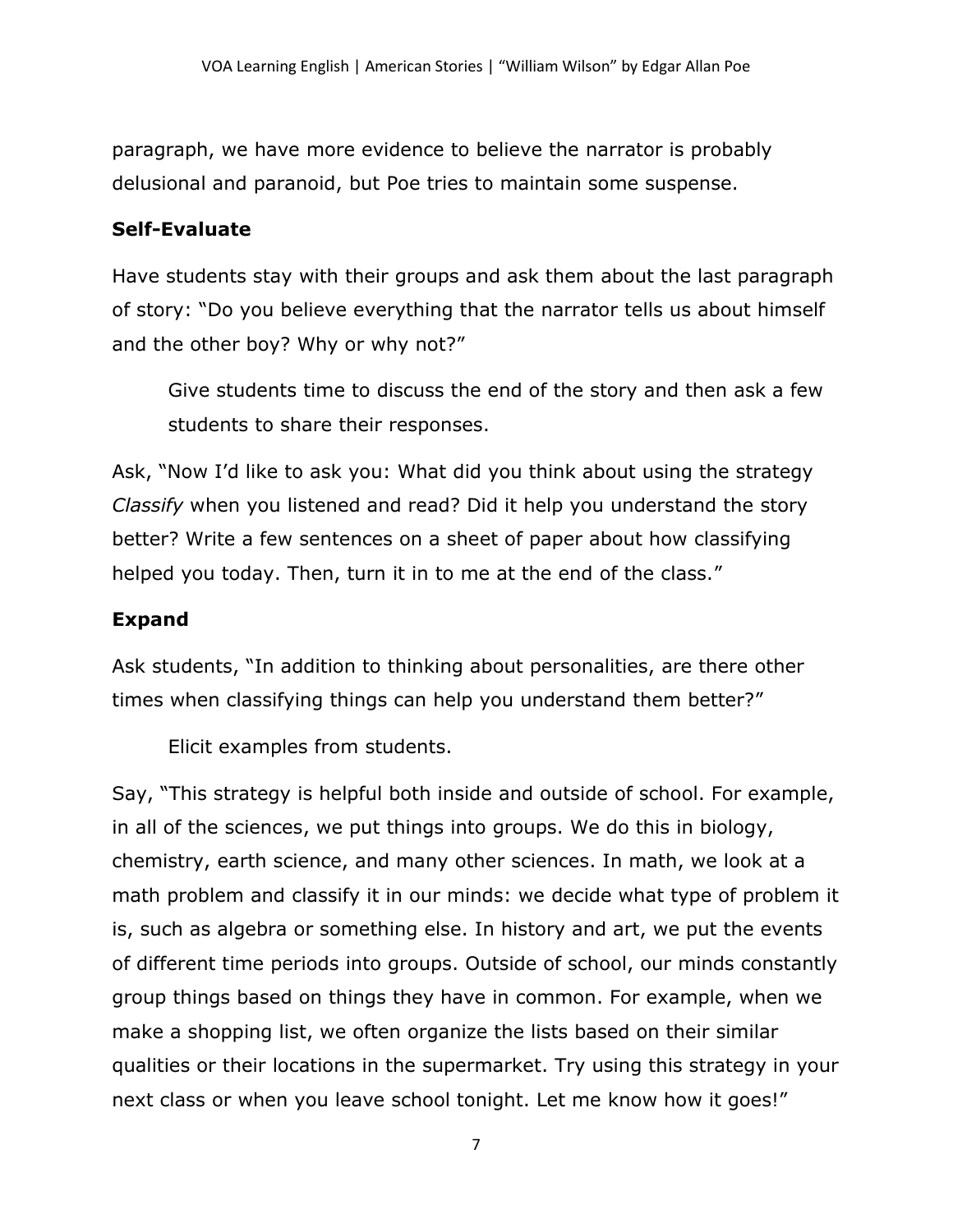#### **"William Wilson," Part Two**

#### **By Edgar Allan Poe**

In the first part of my story I spoke about my life at my first school, and about the other boys  $-$  over whom I gained firm control. But there was one boy who would not follow my commands, who would not do what I told him to, as the other boys did. His name was the same as mine  $-$  William Wilson — although he did not belong to my family in any way. He seemed to feel some love for me, and had entered the school the same day as I had. Many of the boys thought we were brothers. I soon discovered that we had been born on the same day: January nineteenth, eighteen hundred and nine.

Wilson continued his attempts to command me, while I continued my attempts to rule him. The strange thing is that, although I did not like him, I could not hate him. We had a battle nearly every day, it is true. In public it would seem that I had been proved the stronger; but he seemed somehow able to make me feel that this was not true, and that he himself was stronger. Nevertheless, we continued to talk to each other in a more or less friendly way. On a number of subjects we agreed very well. I sometimes thought that if we had met at another time and place we might have become friends.

It is not easy to explain my real feelings toward him. There was no love, and there was no fear. Yet I saw something to honor in him, and I wanted to learn more about him. Anyone experienced in human nature will not need to be told that Wilson and I were always together.

This strange appearance of friendship  $-$  although we were not friends — caused, no doubt, the strangeness of the battle between us. I tried to make the others laugh at him; I tried to give him pain while seeming to play a lighthearted game. My attempts were not always successful, even though my plans were well made. There was much about his character that simply could not be laughed at.

I could find, indeed, but one weakness. Perhaps he had been born with it, or perhaps it had come from some illness. No one but me would have made any use of it against him. He was able to speak only in a very, very soft, low voice. This weakness I never failed to use in any way that was in my power.

Wilson could fight back, and he did. There was one way he had of troubling me beyond measure. I had never liked my name. Too many other people had the same name; I would rather have had a name that was not so often heard. The words sickened me. When, on the day I arrived at the school, a second William Wilson came also, I felt angry with him for having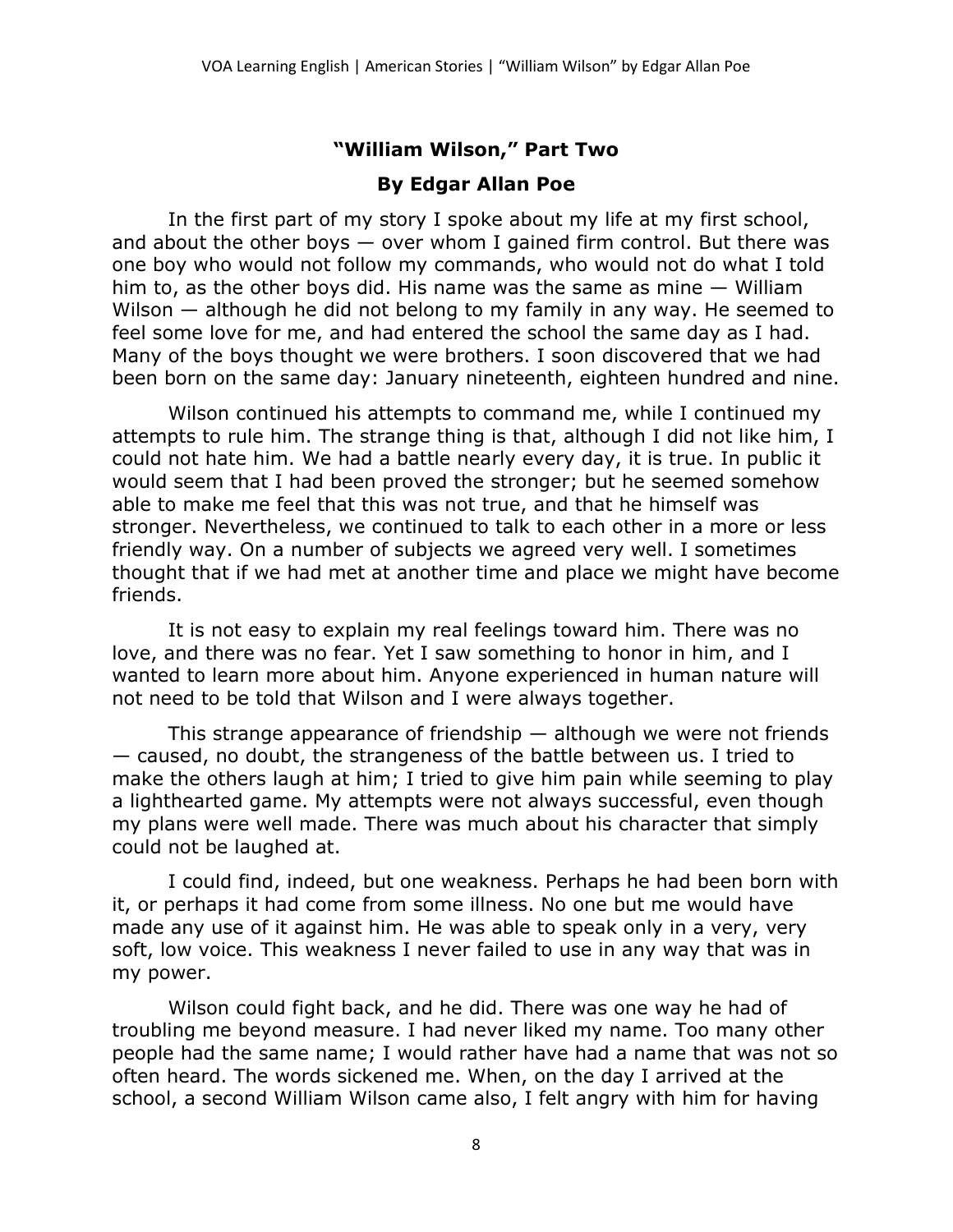the name. I knew I would have to hear the name each day a double number of times. The other William Wilson would always be near. The other boys often thought that my actions and my belongings were his, and his were mine.

My anger grew stronger with every happening that showed that William Wilson and I were alike, in body or in mind. I had not then discovered the surprising fact that we were of the same age; but I saw that we were of the same height, and I saw that in form and in face we were also much the same. Nothing could trouble me more deeply (although I carefully tried to keep everyone from seeing it) than to hear anyone say anything about the likeness between us of mind, or of body, or of anything else. But, in truth, I had no reason to believe that this likeness was ever noticed by our schoolfellows. He saw it, and as clearly as I; that, I knew well. He discovered that in this likeness he could always find a way of troubling me. This proved the more than usual sharpness of his mind.

His method, which was to increase the likeness between us, lay both in words and in actions; and he followed his plan very well indeed. It was easy enough to have clothes like mine. He easily learned to walk and move as I did. His voice, of course, could not be as loud as mine, but he made his manner of speaking the same.

How greatly this most careful picture of myself troubled me, I will not now attempt to tell. It seemed that I was the only one who noticed it. I was the only one who saw Wilson's strange and knowing smiles. Pleased with having produced in my heart the desired result, he seemed to laugh within himself and cared nothing that no one laughed with him.

I have already spoken of how he seemed to think he was better and wiser than I. He would try to guide me; he would often try to stop me from doing things I had planned. He would tell me what I should and should not do; and he would do this not openly, but in a word or two in which I had to look for the meaning. As I grew older I wanted less and less to listen to him.

As it was, I could not be happy under his eyes, that always watched me. Every day I showed more and more openly that I did not want to listen to anything he told me. I have said that, in the first years when we were in school together, my feelings might easily have been turned into friendship; but in the later months, although he talked to me less often then, I almost hated him.

Yet, let me be fair to him. I can remember no time when what he told me was not wiser than would be expected from one of his years. His sense of what was good or bad was sharper than my own. I might, today, be a better and happier man if I had more often done what he said.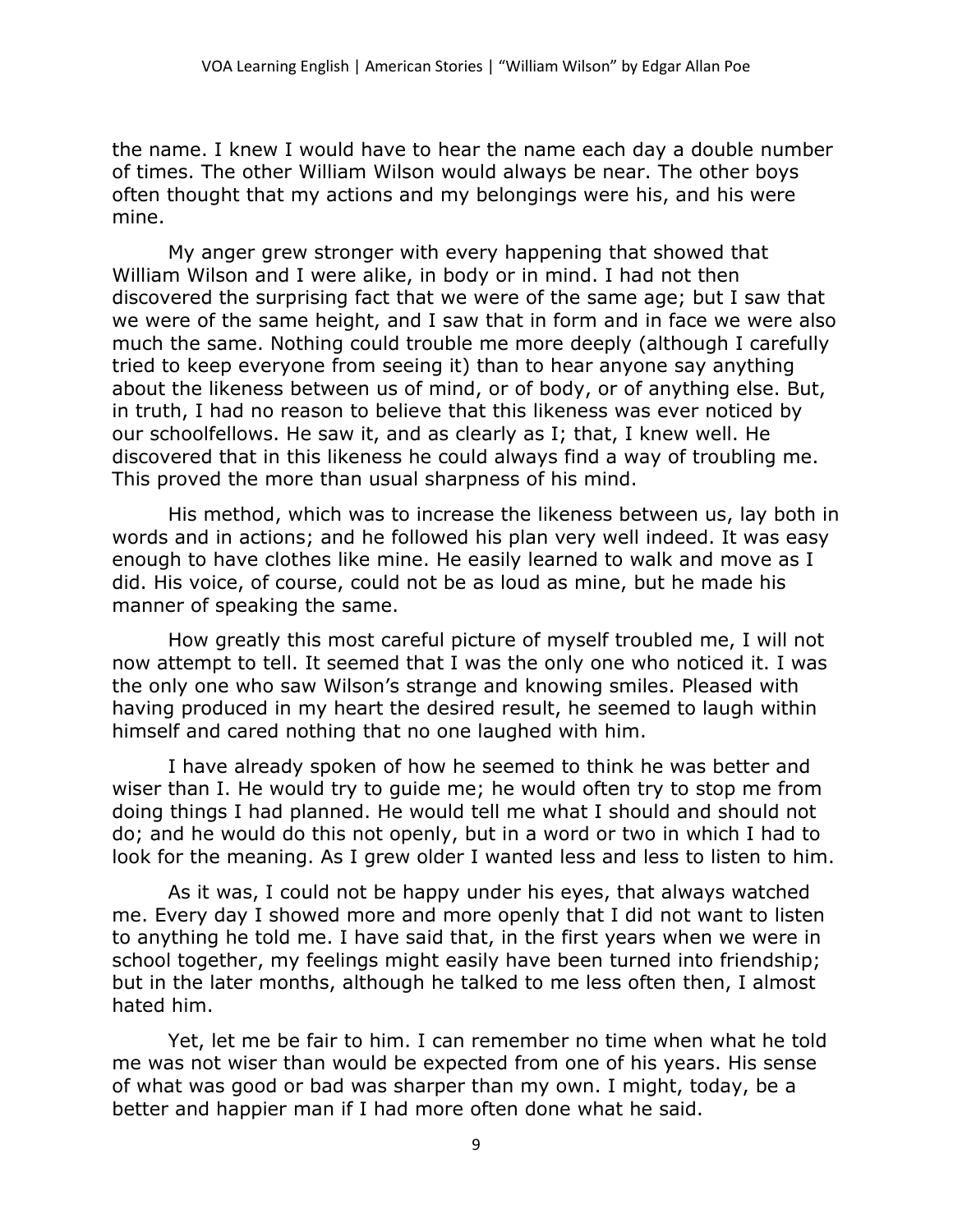It was about the same period, if I remember rightly, that by chance he acted more openly than usual and I discovered in his manner something that deeply interested me. Somehow he brought to mind pictures of my earliest years — I remembered, it seemed, things I could not have remembered. These pictures were wild, half-lighted, and not clear, but I felt that very long ago I must have known this person standing before me. This idea, however, passed as quickly as it had come.

It was on this same day that I had my last meeting at the school with this other, strange William Wilson. That night, when everyone was sleeping, I got out of bed, and with a light in my hand, I went quietly through the house to Wilson's room. I had long been thinking of another of those plans to hurt him, with which I had until then had little success. It was my purpose now to begin to act according to this new plan.

Having reached his room, I entered without a sound, leaving the light outside. I advanced a step, and listened. He was asleep. I turned, took the light, and again went to the bed. I looked down upon his face.

The coldness of ice filled my whole body. My knees trembled, my whole spirit was filled with horror. I moved the light nearer to his face. Was this — this the face of William Wilson? I saw indeed that it was, but I trembled as if with sickness as I imagined that it was not. What was there in his face to trouble me so? I looked, and my mind seemed to turn in circles in the rush of my thoughts. It was not like this  $-$  surely not like this  $-$  that he appeared in the daytime. The same name, the same body; the same day that we came to school! And then there was his use of my way of walking, my manner of speaking! Was it, in truth, humanly possible that what I now saw was the result  $-$  and the result only  $-$  of his continued efforts to be like me? Filled with wonder and fear, cold and trembling, I put out the light. In the quiet darkness I went from his room and, without waiting one minute, I left that old school and never entered it again.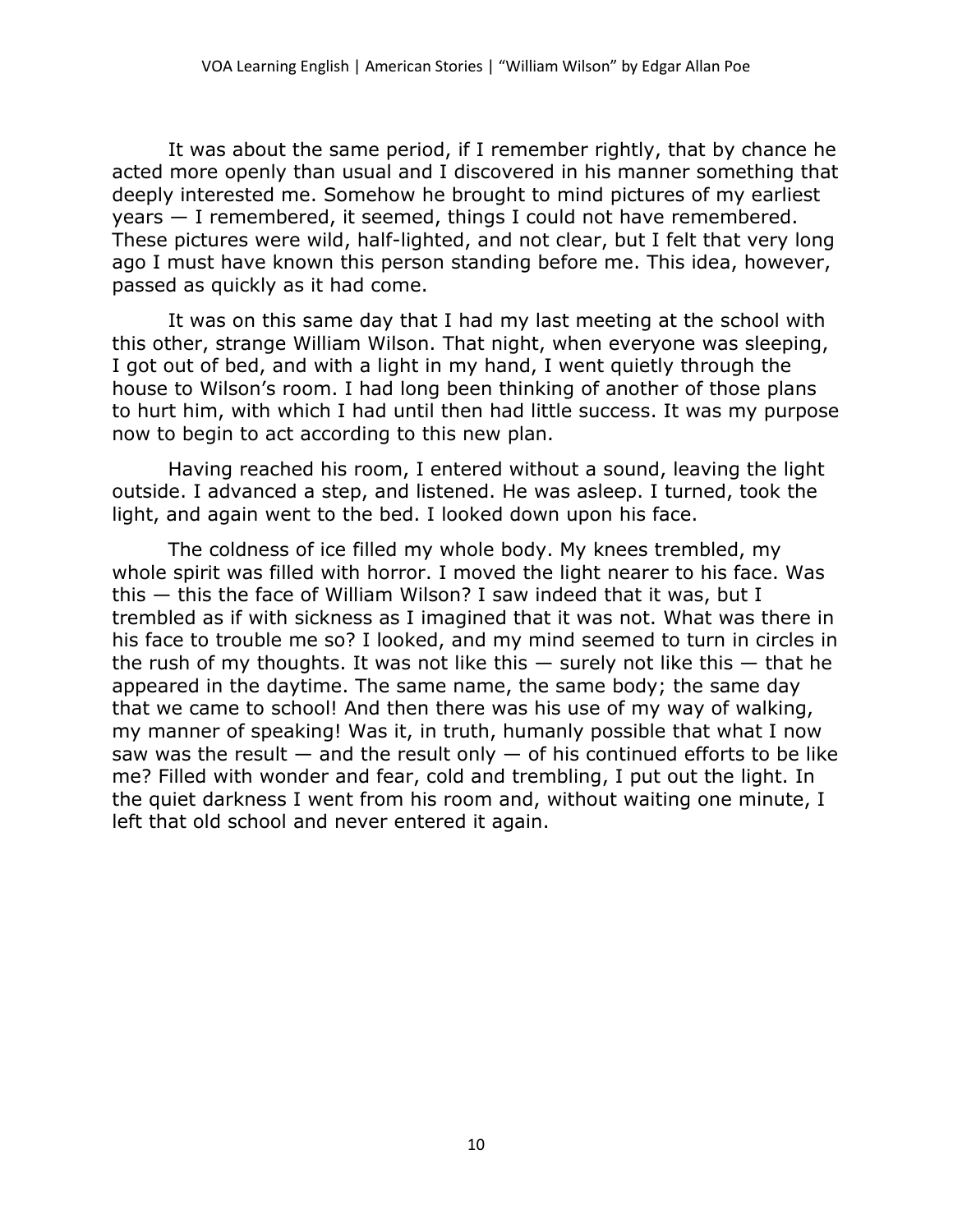## **Vocabulary in the Story**

**lighthearted** - *adj*. having or showing a cheerful and happy nature

**perhaps** - *adv*. possibly but not certainly

**height** - *n*. a measurement of how tall a person or thing is

**schoolfellow** *n*. - a more formal word for schoolmate or classmate

**likeness** - *n*. the quality or state of being alike or similar especially in appearance

**tremble** - *v*. to shake slightly because you are afraid, nervous or excited

## **Personality Vocabulary**

**cruel** - *adj*. causing or helping to cause suffering; terrible and unfair

**conniving** - *adj*. acting in a dishonest way; using or controlling other people for selfish reasons

**underhanded** - *adj*. intended to deceive or trick someone

**introvert** - *n*. a shy person; a quiet person who does not find it easy to talk to other people

**extrovert** - *n*. a friendly person who likes being with and talking to other people

**bully** - *n*. someone who frightens, hurts, or threatens smaller or weaker people

**obsessive** - *adj*. thinking about something or someone too much or in a way that is not normal

**responsible** - *adj*. able to be trusted to do what is right or to do the things that are expected or required

**noble** – adj. having, showing, or coming from personal qualities that people admire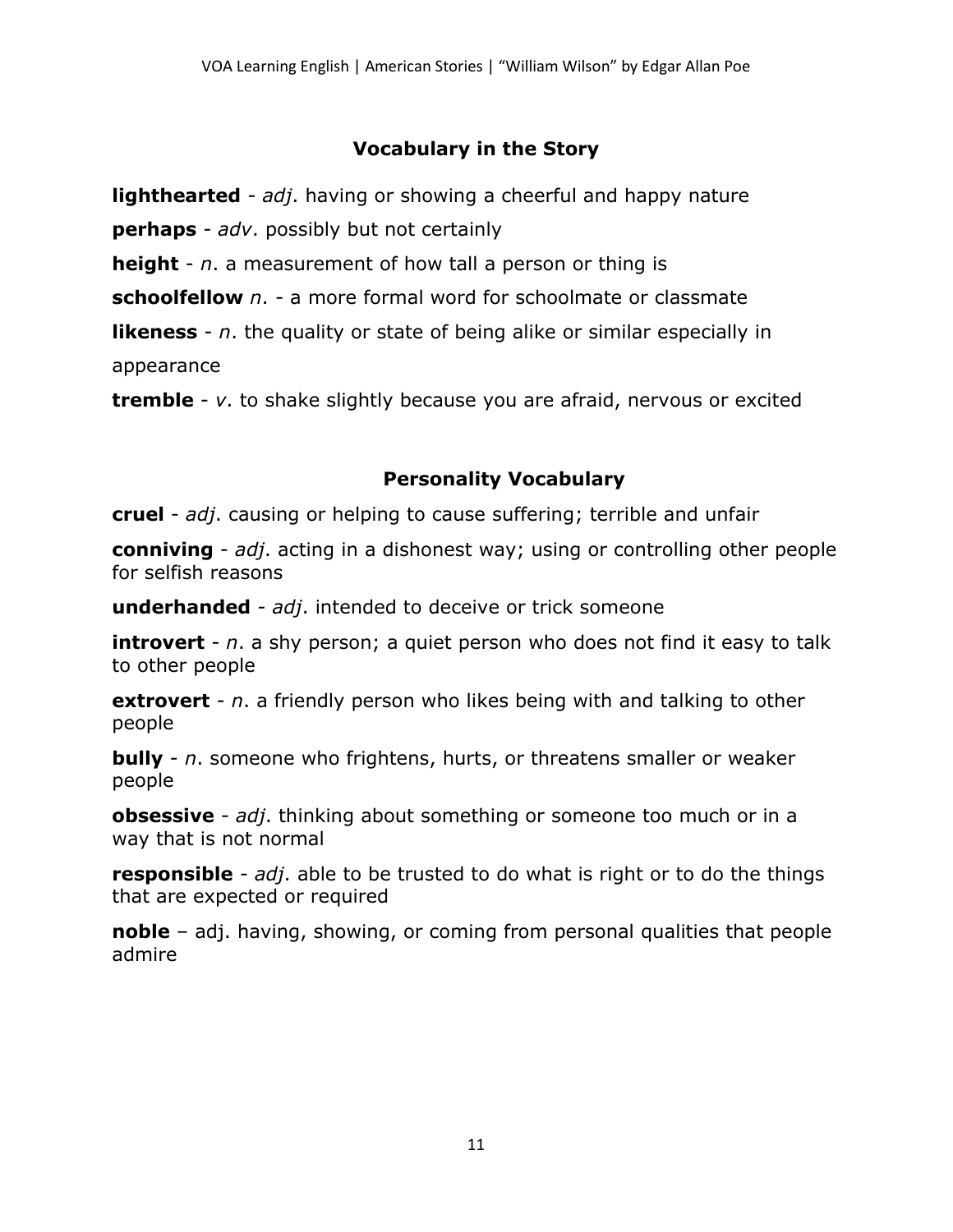## **Classifications Guide** (for teacher)

| Quotes about                                                       | <b>How I classify his</b>                                                | <b>Quotes about the</b>                                                               | How I classify the other                      |
|--------------------------------------------------------------------|--------------------------------------------------------------------------|---------------------------------------------------------------------------------------|-----------------------------------------------|
| himself                                                            | personality                                                              | other boy                                                                             | boy's personality                             |
| "about the other                                                   | He is controlling.                                                       | "who would not                                                                        | He does not want to be                        |
| boys - over whom                                                   |                                                                          | follow my                                                                             | controlled.                                   |
| I gained firm                                                      |                                                                          | commands, who                                                                         |                                               |
| control" $(1)$                                                     |                                                                          | would not do what I                                                                   | He is different from the                      |
|                                                                    |                                                                          | told him to do" $(1)$                                                                 | other boys.                                   |
|                                                                    |                                                                          |                                                                                       |                                               |
| "In public it would                                                | Self-conscious; he cares about                                           | "but he seemed                                                                        | Convincing; confident; he                     |
| seem that I had                                                    | how strong he appears in                                                 | somehow able to                                                                       | can convince other people                     |
| proved to be                                                       | public                                                                   | make me feel this                                                                     | of his strengths                              |
| stronger" (2)                                                      |                                                                          | was not true, and                                                                     |                                               |
|                                                                    |                                                                          | that he himself was                                                                   |                                               |
|                                                                    |                                                                          | stronger" (2)                                                                         |                                               |
| "although I did<br>not like him, I<br>could not hate<br>him" $(2)$ | He doesn't want to hate the<br>other boy; therefore he is<br>sympathetic | "There was much<br>about his character<br>that simply could not<br>be laughed at" (4) | He is respected by others;<br>he is honorable |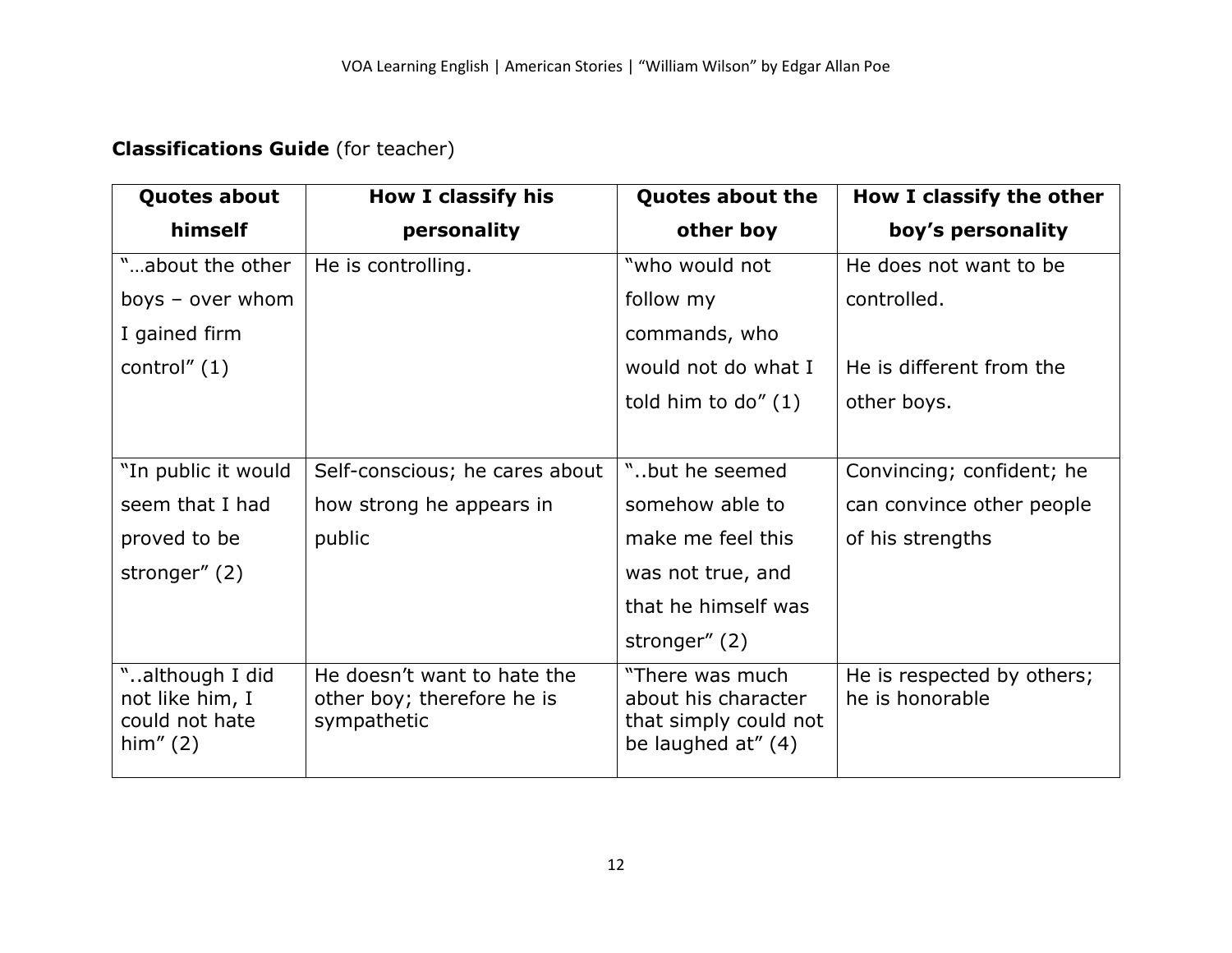| Quotes about                                                                                   | <b>How I classify his</b>                                   | <b>Quotes about the</b>                                                                          | How I classify the other                                       |
|------------------------------------------------------------------------------------------------|-------------------------------------------------------------|--------------------------------------------------------------------------------------------------|----------------------------------------------------------------|
| himself                                                                                        | personality                                                 | other boy                                                                                        | boy's personality                                              |
| "Yet I saw<br>something to<br>honor in him, and<br>I wanted to learn<br>more about him"<br>(3) | He looks up to the other boy.<br>In this way, he is humble. | "He was able to<br>speak only in a very,<br>very soft, low voice"<br>(5)                         | He is shy; he is introverted                                   |
| "I tried to make<br>the others laugh<br>at him" $(4)$                                          | He is cruel; he is a bully                                  | "Wilson could fight<br>back, and he did" (6)                                                     | He is not afraid of the<br>narrator, so he is brave            |
| "I tried to give<br>him pain while<br>seeming to play a<br>lighthearted<br>game" $(4)$         | He is underhanded/conniving;<br>he is not trustworthy       | "He discovered that<br>in this likeness he<br>could always find a<br>way of troubling me"<br>(7) | He know what upsets the<br>narrator; therefore he is<br>clever |
| "This weakness I<br>never failed to use<br>in any way that<br>was in my power"<br>(5)          | He is cruel; he is heartless                                | "He easily learned to<br>walk and move as I<br>did''(8)                                          | He learns quickly; therefore<br>he is smart                    |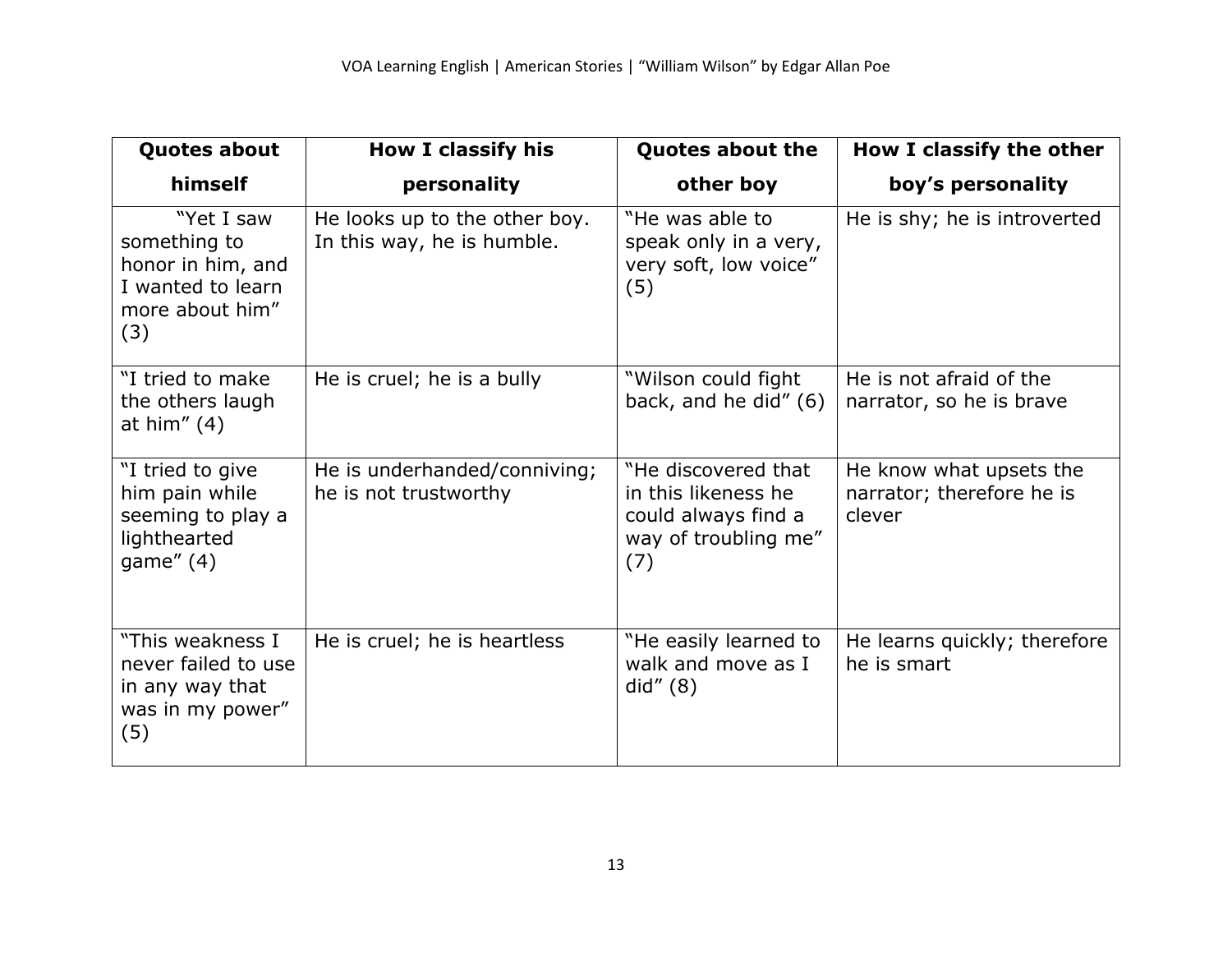| Quotes about                                                                                                                                    | <b>How I classify his</b>                                                      | <b>Quotes about the</b>                                                                                         | How I classify the other                                                                                |
|-------------------------------------------------------------------------------------------------------------------------------------------------|--------------------------------------------------------------------------------|-----------------------------------------------------------------------------------------------------------------|---------------------------------------------------------------------------------------------------------|
| himself                                                                                                                                         | personality                                                                    | other boy                                                                                                       | boy's personality                                                                                       |
| "I had never liked<br>my name. Too<br>many other<br>people had the<br>same name" (6)                                                            | He is not confident; he doesn't<br>like himself                                | "I was the only one<br>who saw Wilson's<br>strange and knowing<br>smiles" (9)                                   | He is hiding something;<br>therefore he is secretive                                                    |
| "My anger grew<br>stronger with<br>every happening<br>that showed that<br>William Wilson<br>and I were alike"<br>(7)                            | He has an anger problem                                                        | "He would try to<br>guide meand stop<br>me from doing the<br>things I had planned"<br>(10)                      | He believes knows what is<br>best for the narrator;<br>therefore maybe he is wise,<br>or a good advisor |
| "Nothing could<br>trouble me<br>morethan to<br>hear anyone say<br>anything about<br>the likeness<br>between us of<br>mind, or of<br>body" $(7)$ | He doesn't want people to<br>think they are the same;<br>maybe he is insecure) | "Yetno time when<br>what he told me was<br>not wise than would<br>be expected from<br>one of his years"<br>(12) | He is wise; he is<br>responsible                                                                        |
|                                                                                                                                                 |                                                                                |                                                                                                                 |                                                                                                         |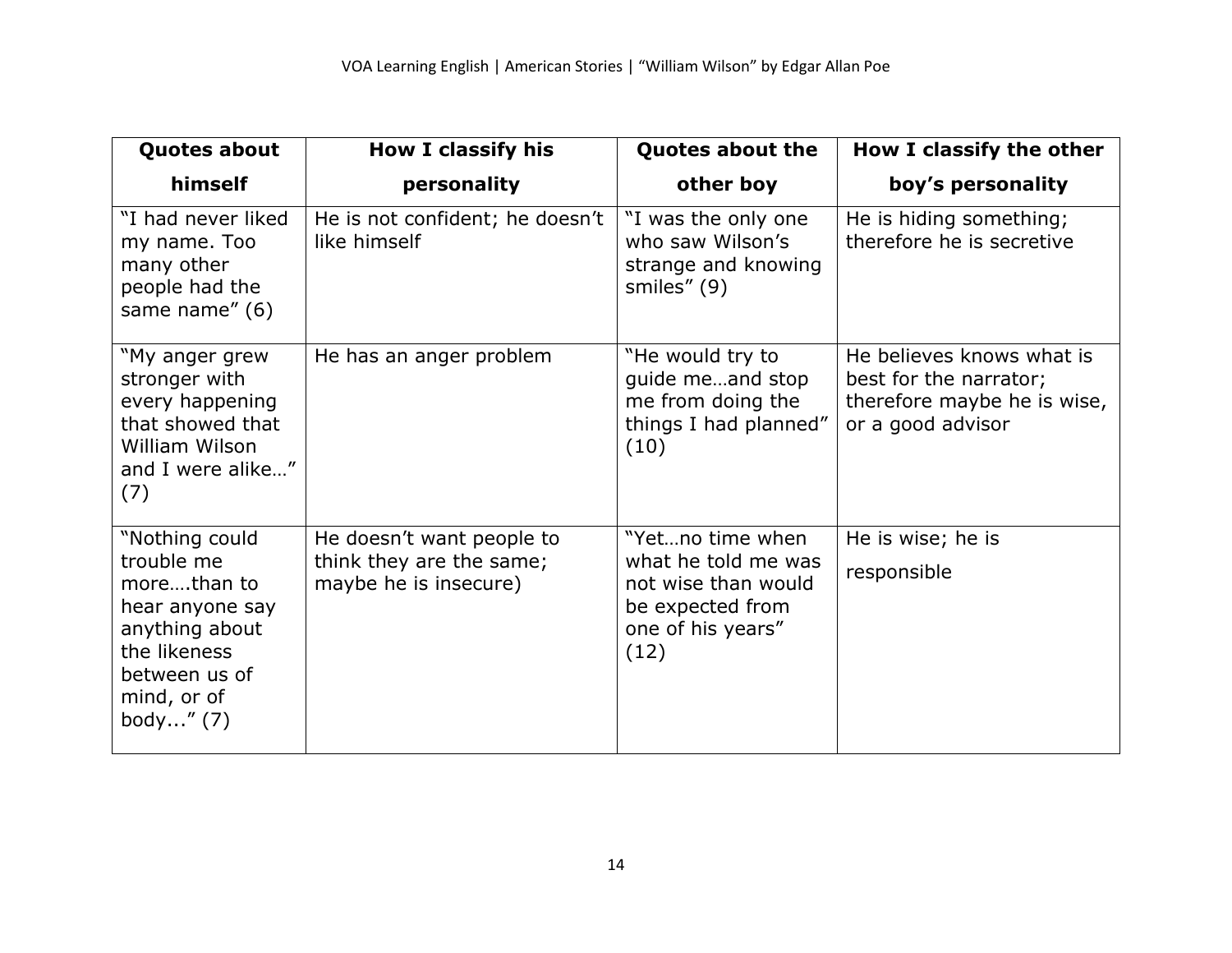| Quotes about                                                                  | <b>How I classify his</b>                                                          | <b>Quotes about the</b>                                                    | How I classify the other |
|-------------------------------------------------------------------------------|------------------------------------------------------------------------------------|----------------------------------------------------------------------------|--------------------------|
| himself                                                                       | personality                                                                        | other boy                                                                  | boy's personality        |
| "I could not be<br>happy under his<br>eyes, that always<br>watched me" $(11)$ | He thinks the other boy is<br>judging him; maybe he is<br>paranoid                 | "His sense of what<br>was good and bad<br>was sharper than my<br>own" (12) | He has good judgment     |
| "Having reached<br>his room, I<br>entered without a<br>sound" (15)            | He is obsessed with the other<br>boy; therefore he has an<br>obsessive personality |                                                                            |                          |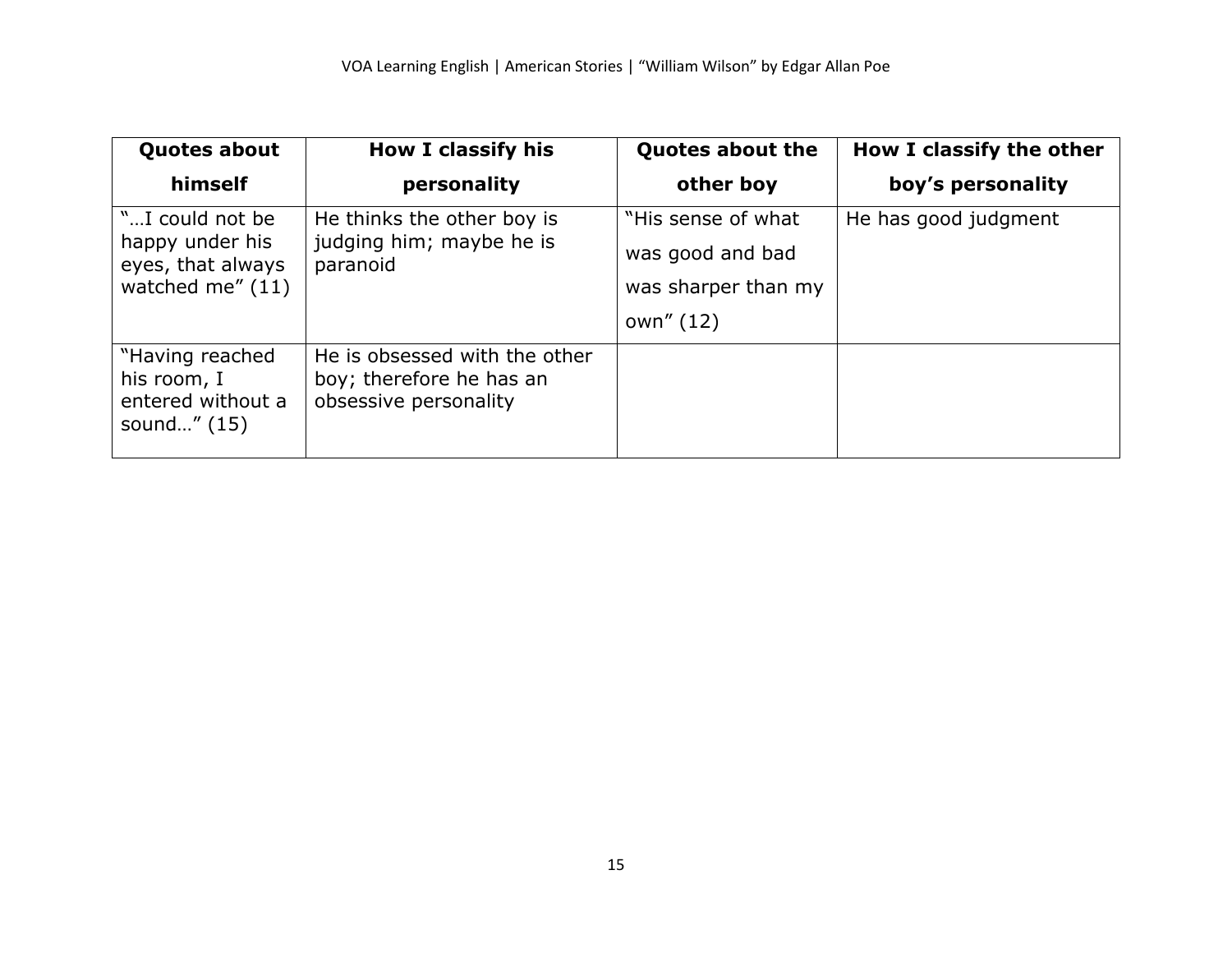## **Classifications Chart** (for students)

| <b>Quotes about</b> | <b>How I classify his</b> | Quotes about the | How I classify the other |
|---------------------|---------------------------|------------------|--------------------------|
| himself             | personality               | other boy        | boy's personality        |
|                     |                           |                  |                          |
|                     |                           |                  |                          |
|                     |                           |                  |                          |
|                     |                           |                  |                          |
|                     |                           |                  |                          |
|                     |                           |                  |                          |
|                     |                           |                  |                          |
|                     |                           |                  |                          |
|                     |                           |                  |                          |
|                     |                           |                  |                          |
|                     |                           |                  |                          |
|                     |                           |                  |                          |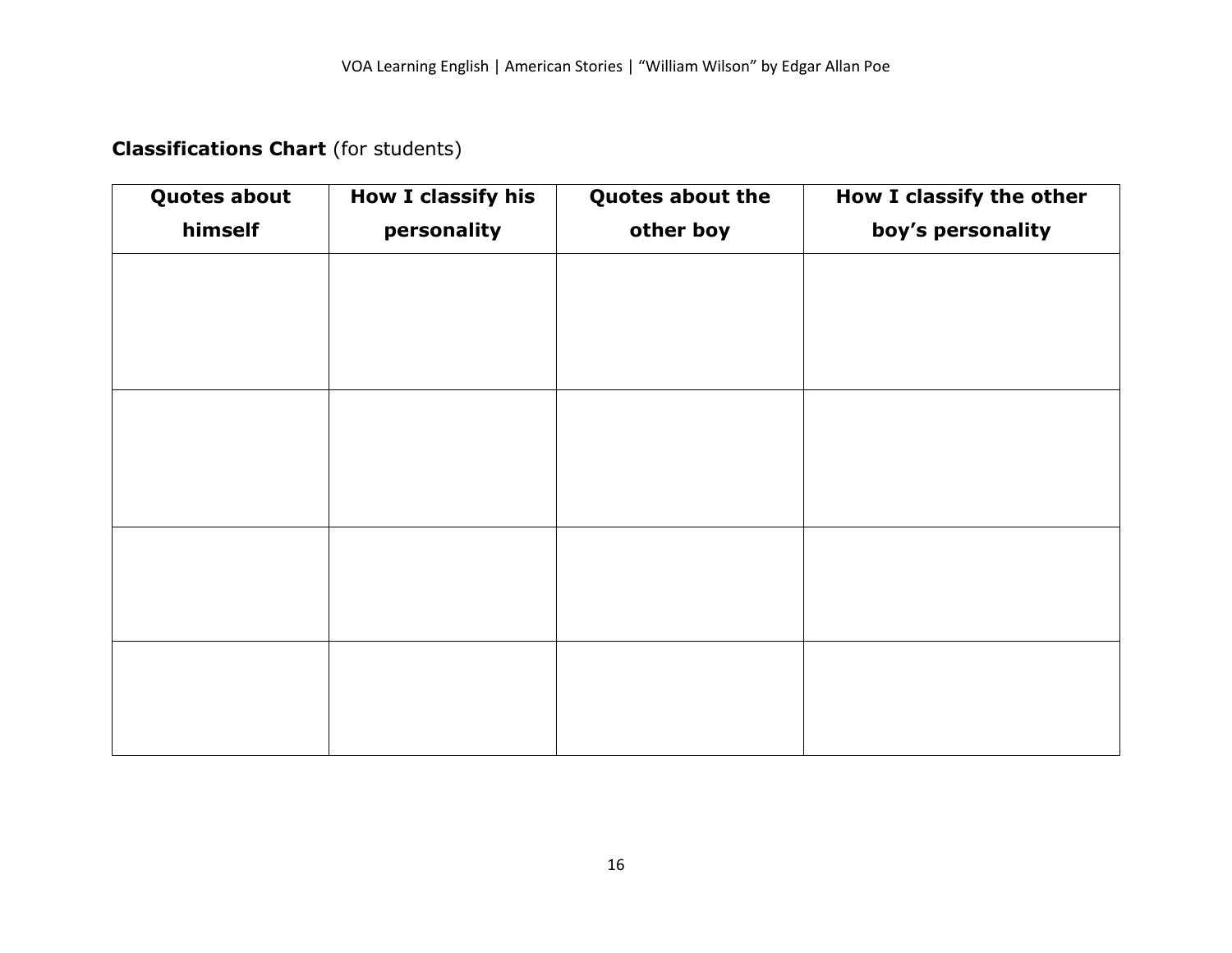| Quotes about | How I classify his | Quotes about the | How I classify the other |
|--------------|--------------------|------------------|--------------------------|
| himself      | personality        | other boy        | boy's personality        |
|              |                    |                  |                          |
|              |                    |                  |                          |
|              |                    |                  |                          |
|              |                    |                  |                          |
|              |                    |                  |                          |
|              |                    |                  |                          |
|              |                    |                  |                          |
|              |                    |                  |                          |
|              |                    |                  |                          |
|              |                    |                  |                          |
|              |                    |                  |                          |
|              |                    |                  |                          |
|              |                    |                  |                          |
|              |                    |                  |                          |
|              |                    |                  |                          |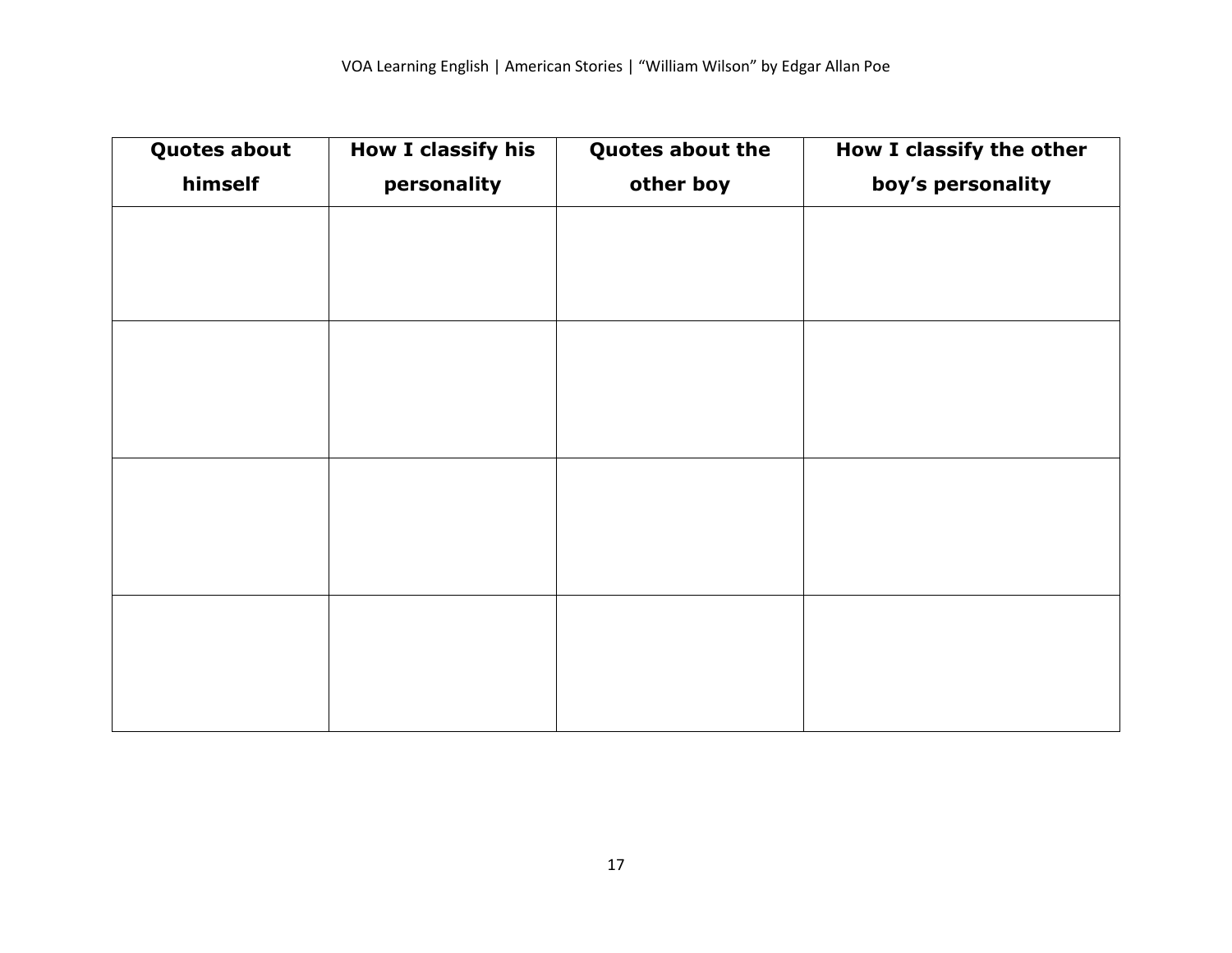| Quotes about<br>himself | How I classify his<br>personality | Quotes about the<br>other boy | How I classify the other<br>boy's personality |
|-------------------------|-----------------------------------|-------------------------------|-----------------------------------------------|
|                         |                                   |                               |                                               |
|                         |                                   |                               |                                               |
|                         |                                   |                               |                                               |
|                         |                                   |                               |                                               |
|                         |                                   |                               |                                               |
|                         |                                   |                               |                                               |
|                         |                                   |                               |                                               |
|                         |                                   |                               |                                               |
|                         |                                   |                               |                                               |
|                         |                                   |                               |                                               |
|                         |                                   |                               |                                               |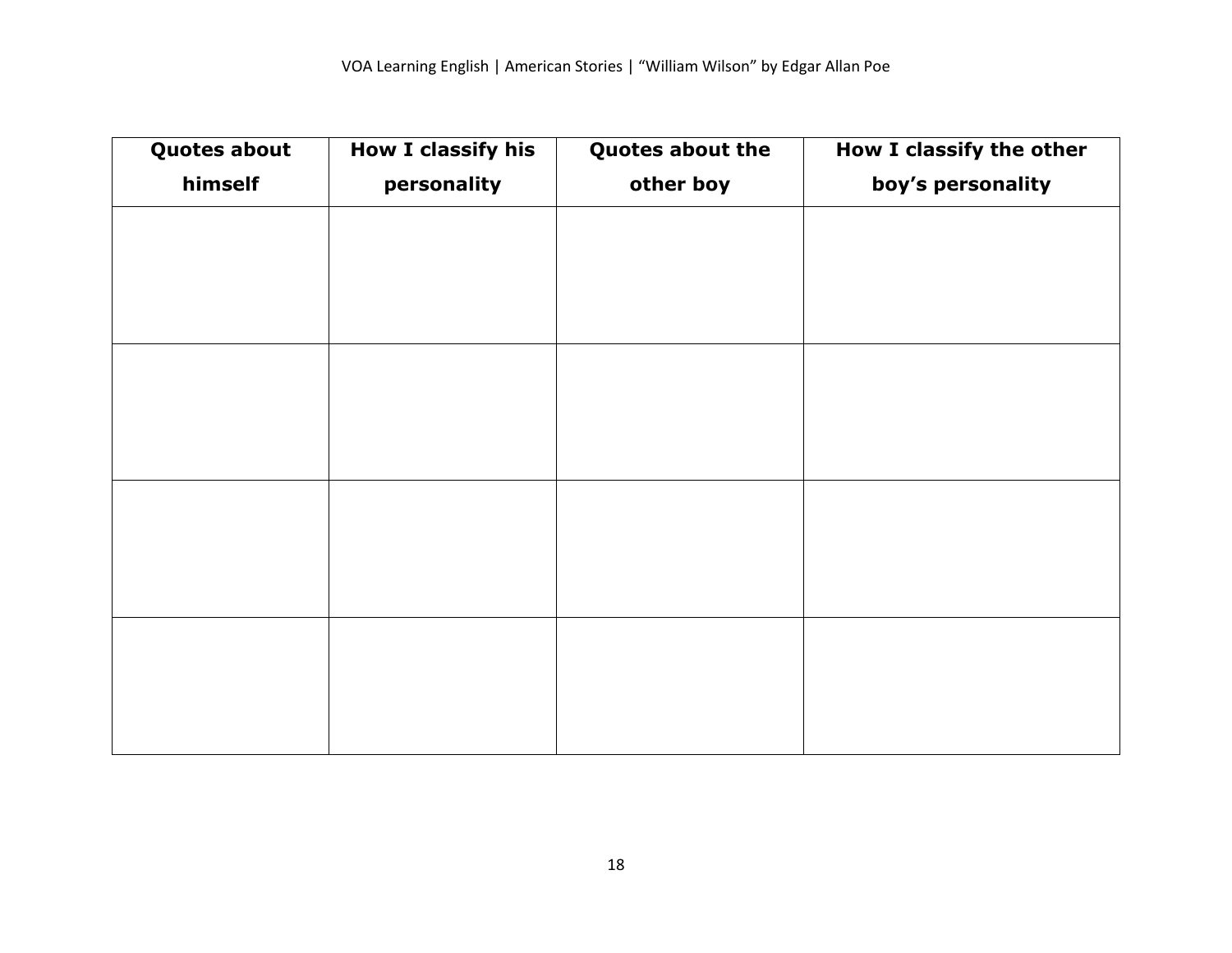### **About the CALLA Approach**

This lesson is based on the CALLA approach. The Cognitive Academic Language Learning Approach (CALLA) is an instructional model for second and foreign language learners based on cognitive theory and research.

CALLA integrates instruction in priority topics from the content curriculum, development of the language skills needed for learning in school, and explicit instruction in using learning strategies for academic tasks.

The goals of CALLA are for students to learn essential academic content and language and to become independent and self-regulated learners through their increasing command over a variety of strategies for learning in school. CALLA can be used in ESL, EFL, bilingual, foreign language, and general education classrooms.

A list of CALLA learning strategies follows. These strategies were researched by J. Michael O'Malley and Anna Uhl Chamot.

See a list of language learning strategies below.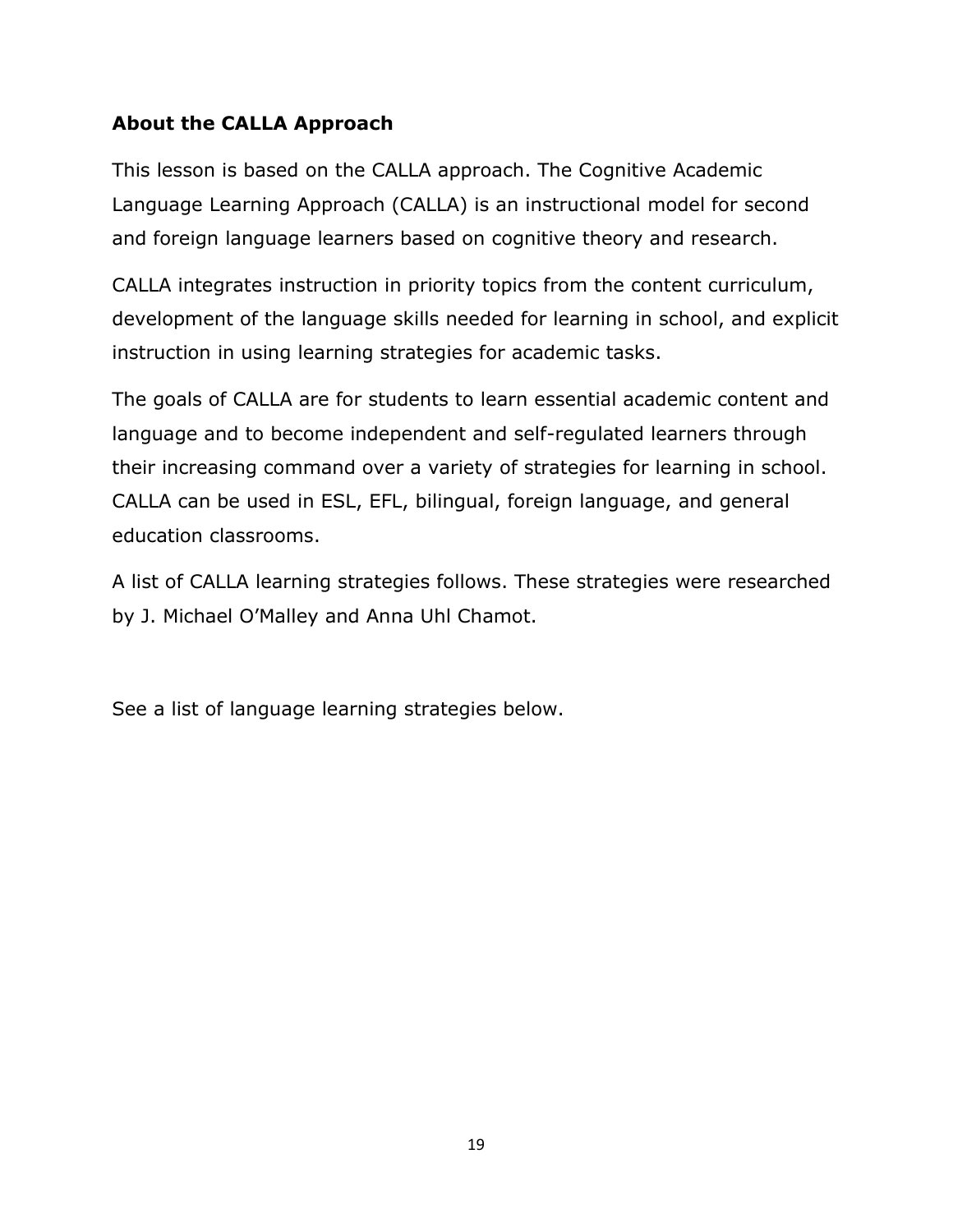#### **METACOGNITIVE STRATEGIES**

#### **Plan / Organize**

Before beginning a task:

Set goals.

Plan the task or content sequence.

Plan how to accomplish the task (choose strategies).

Preview a text.

#### **Monitor / Identify Problems**

While working on a task:

Check your progress on the task.

Check your comprehension as you use the language. Do you understand? If not, what is the problem?

Check your production as you use the language. Are you making sense? If not, what is the problem?

#### **Evaluate**

After completing a task:

Assess how well you have accomplished the learning task.

Assess how well you have used learning strategies.

Decide how effective the strategies were.

Identify changes you will make the next time you have a similar task to do.

#### **Manage Your Own Learning**

Determine how you learn best.

Arrange conditions that help you learn.

Look for Ways to Practice.

Focus your attention on the task.

## **TASK-BASED STRATEGIES - USE WHAT YOU KNOW**

#### **Use Background Knowledge**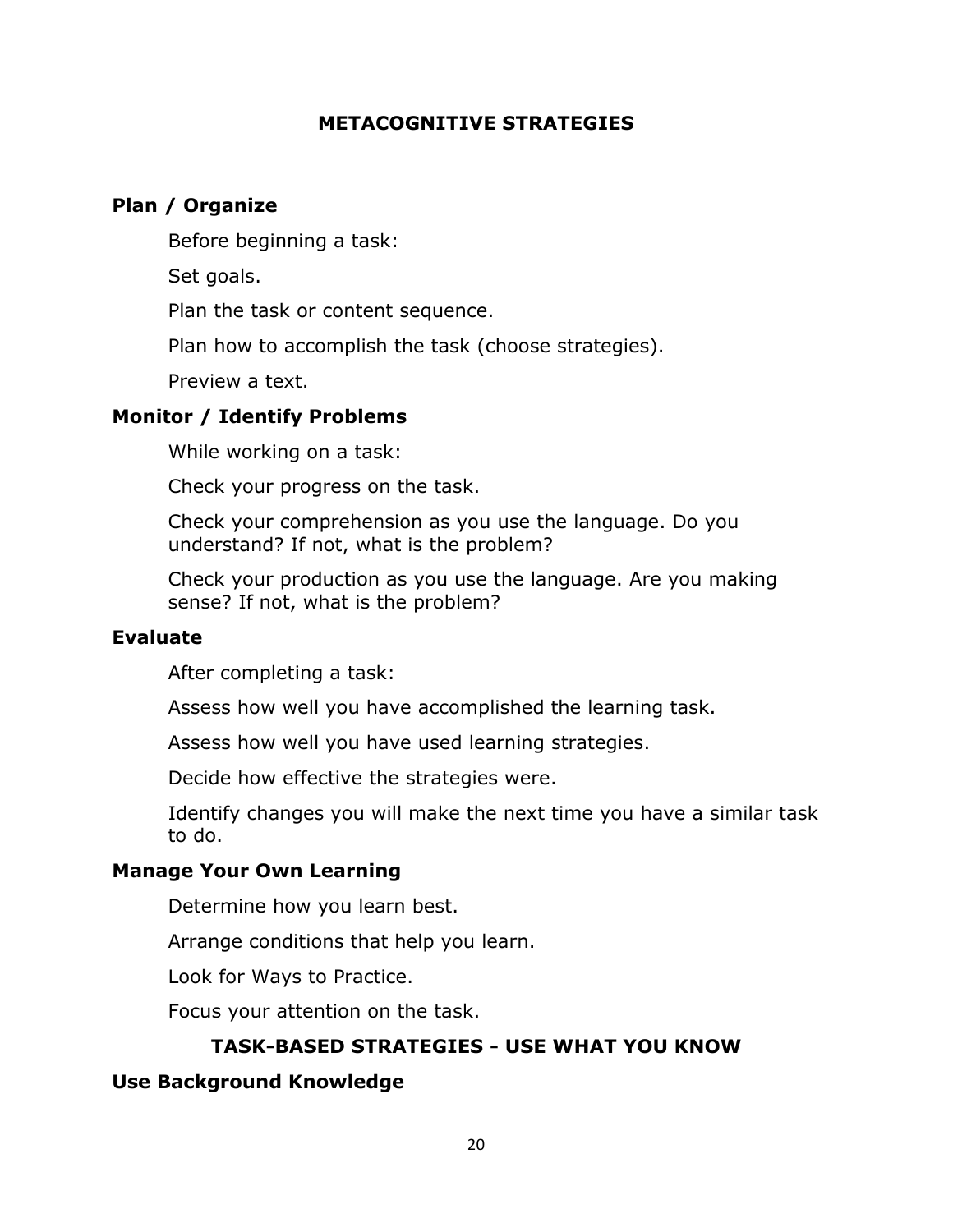Think about and use what you already know to help you do the task. Make associations between new information and your prior knowledge. Use new information to clarify or modify your prior knowledge.

#### **Make Inferences**

Use context and what you know to figure out meaning.

Read and listen between the lines.

Go beyond the text to understand its meaning.

#### **Make Predictions**

Anticipate information to come.

Make logical guesses about what will happen in a written or oral text.

Make an estimate (math).

Make a hypothesis (science).

#### **Personalize**

Relate new concepts to your own life, to your experiences, knowledge, beliefs and feelings.

#### **Transfer / Use Cognates**

Apply your linguistic knowledge of other languages (including your native language) to the target language.

Recognize cognates.

#### **Substitute / Paraphrase**

Use a synonym or descriptive phrase for unknown words or expressions.

#### **TASK-BASED STRATEGIES - USE YOUR SENSES**

#### **Use Images**

Use or create an actual or mental image to understand and/or represent information.

Use or draw a picture or diagram.

#### **Use Sounds**

Say or read aloud a word, sentence, or paragraph to help your understanding.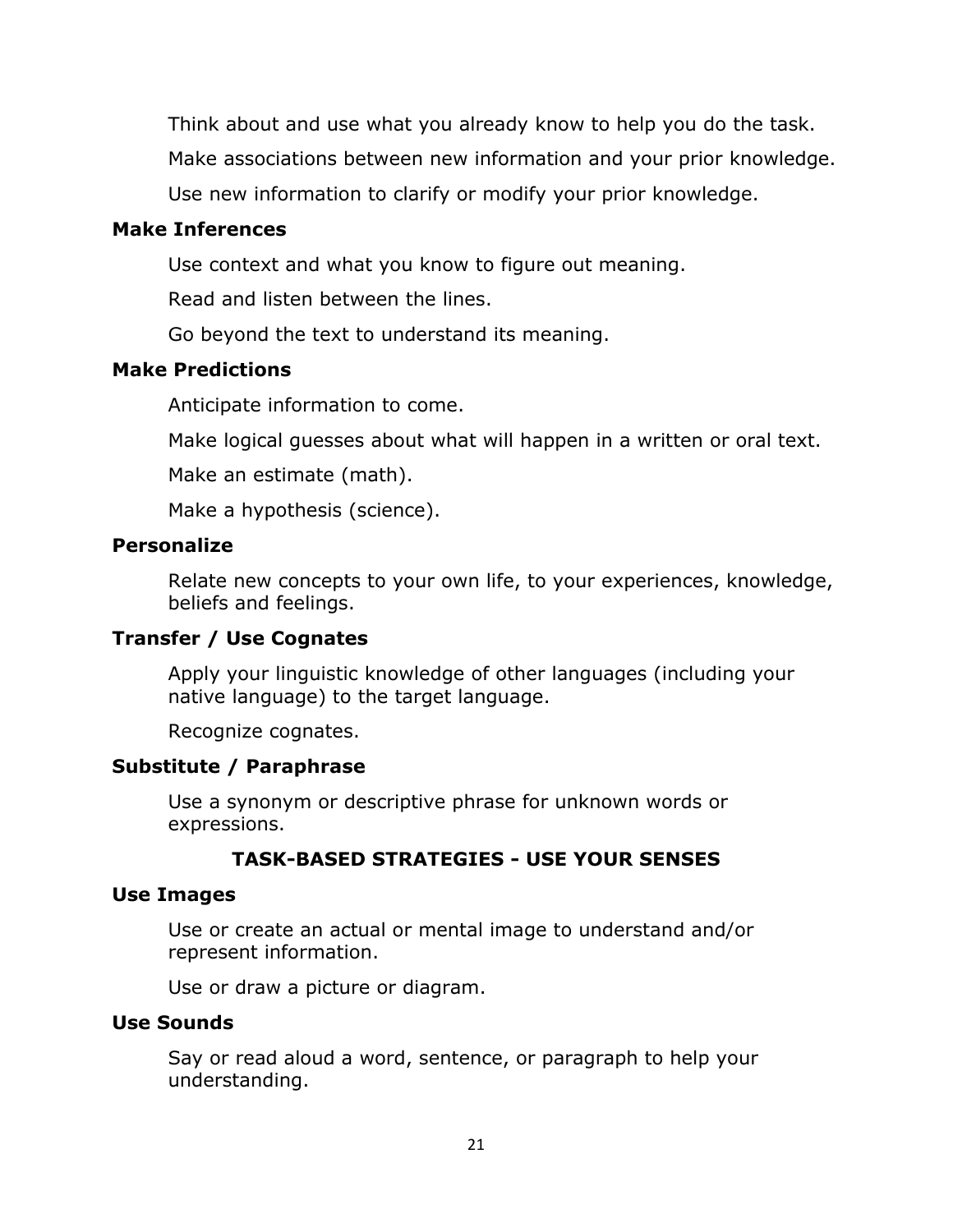Sound out/vocalize.

Use your "mental tape recorder" to remember sounds, words, phrases, and/or conversations.

#### **Use Your Kinesthetic Sense**

Act out a role, for example, in Readers' Theater, or imagine yourself in different roles in the target language.

Use real objects to help you remember words, sentences, or content information.

#### **TASK-BASED STRATEGIES - USE YOUR ORGANIZATIONAL SKILLS**

#### **Find/Apply Patterns**

Apply a rule.

Make a rule.

Recognize and apply letter/sound, grammar, discourse, or register rules.

Identify patterns in literature (genre).

Identify patterns in math, science, and social studies.

#### **Classify/Sequence**

Categorize words or ideas according to attributes.

Classify living things; identify natural cycles.

Identify order and sequences in math, science, and social studies.

Sequence events in history.

#### **Take Notes**

Write down important words and ideas while listening or reading.

List ideas or words to include in speaking or writing.

#### **Use Graphic Organizers**

Use or create visual representations (such as Venn diagrams, time lines, webs, and charts) of important relationships between concepts.

#### **Summarize**

Create a mental, oral, or written summary of information.

Use Selective Attention